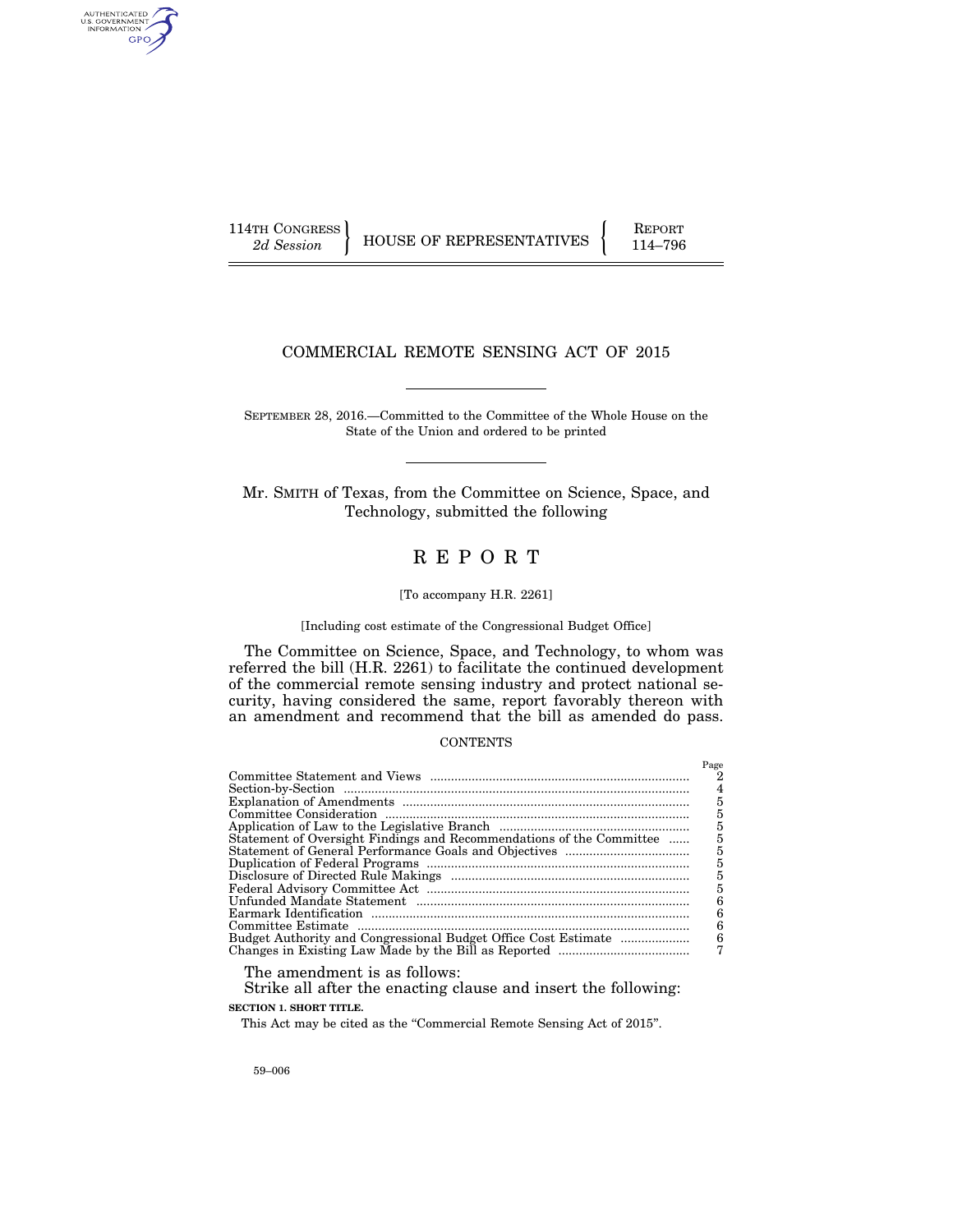**SEC. 2. ANNUAL REPORTING.** 

(a) IN GENERAL.—Subchapter III of chapter 601 of title 51, United States Code, is amended by adding at the end the following:

#### **''§ 60126. Annual reporting**

''The Secretary shall provide a report to the Committee on Science, Space, and Technology of the House of Representatives and the Committee on Commerce, Science, and Transportation of the Senate not later than 180 days after the date of enactment of the Commercial Remote Sensing Act of 2015 and annually thereafter on—

''(1) the Secretary's implementation of section 60121, including—

'(A) a list of all applications received in the previous calendar year;

''(B) a list of all applications approved;

 $C$ <sup>'</sup>(C) a list of all applications denied;

''(D) a list of all applications that required additional information; and

''(E) a list of all applications whose disposition exceeded the 120 day deadline established in section 60121(c), the total days overdue for applica-

tions that exceeded such deadline, and an explanation for the delay;

"(2) all notifications and information provided to the Secretary pursuant to section 60122; and

''(3) all actions taken by the Secretary under the administrative authority granted by section  $60123(a)(4)$ ,  $(5)$ , and  $(6)$ .".

(b) CLERICAL AMENDMENT.—The table of sections at the beginning of chapter 601 of such title is amended by inserting after the item relating to section 60125 the following new item:

''60126. Annual reporting.''.

#### **SEC. 3. STATUTORY UPDATE REPORT.**

Not later than 1 year after the date of enactment of this Act, the Secretary, in consultation with other appropriate Federal agencies and the National Oceanic and Atmospheric Administration's Advisory Committee on Commercial Remote Sensing, shall report to the Committee on Science, Space, and Technology of the House of Representatives and the Committee on Commerce, Science, and Transportation of the Senate on statutory updates necessary to protect national security, protect privacy (which is not to be taken as altering any condition or standards for licensing), protect the United States industrial base, and reflect the current state of the art of remote sensing systems, instruments, or technologies.

#### COMMITTEE STATEMENT AND VIEWS

#### PURPOSE AND SUMMARY

The purpose of H.R. 2261, the "Commercial Remote Sensing Act of 2015,'' is to facilitate the increasing growth of the private spacebased remote sensing industry while protecting national security and maintaining the United States' status as a leader in the development and operation of remote sensing technologies.

#### BACKGROUND AND NEED FOR LEGISLATION

The U.S. private space-based remote sensing industry is experiencing unprecedented growth. Technological developments are allowing for greater sensing capabilities, on smaller platforms, with less cost. New innovative business models use space-based data as part of the larger data fusion products and services industry. The Federal regulatory agency responsible for authorizing and supervising these activities has experienced significant growth in the number of license applicants and regulatory actions. From 1996 to 2010, NOAA's Office of Commercial Remote Sensing and Regulatory Affairs processed 26 licenses. From 2010 through 2015, 45 licenses have been processed, with 35 licenses processed since 2013 and nine additional licenses being processed at the time of this report. In addition, regulatory compliance oversight requires annual inspections to licensee ground stations and other facilities and the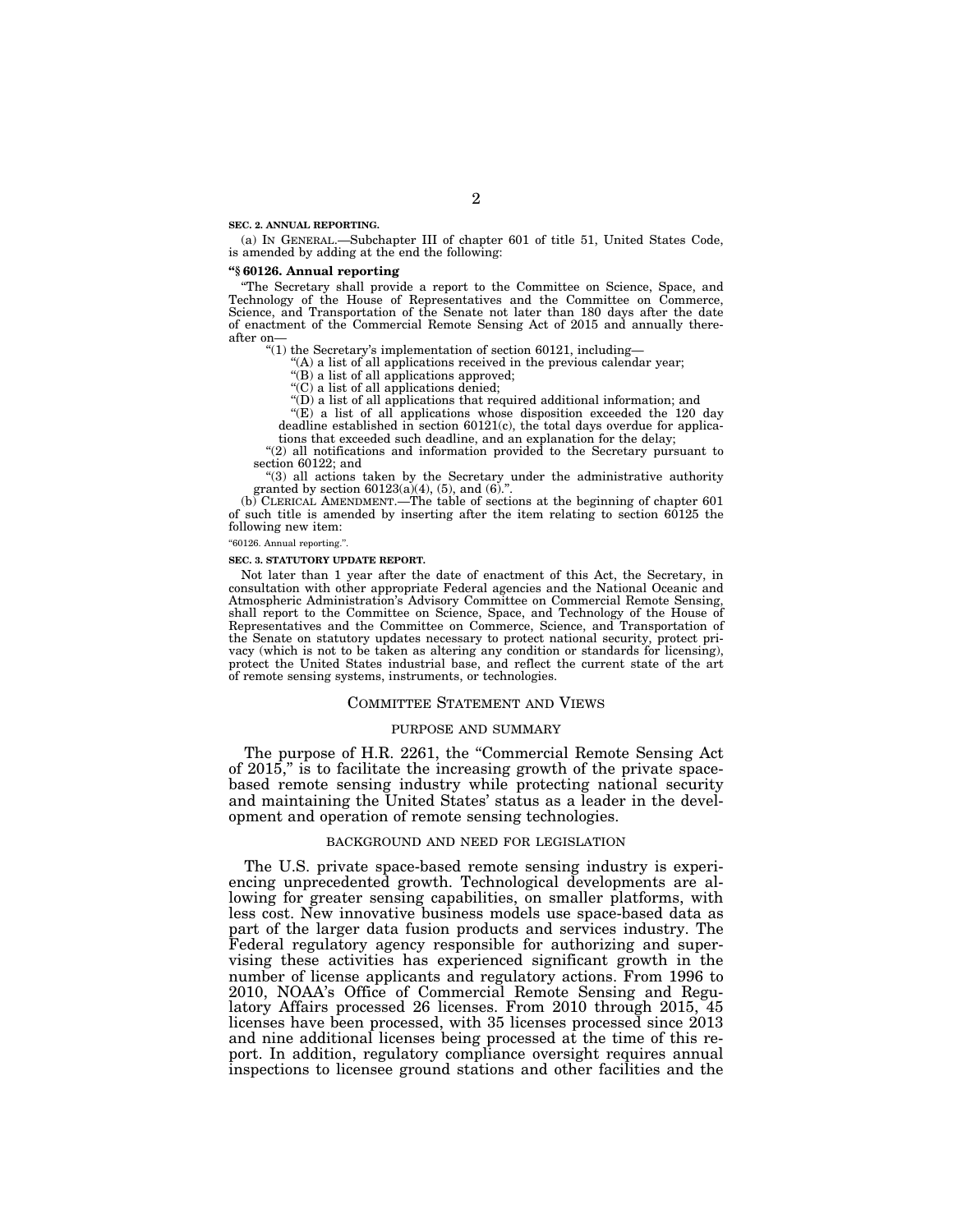number of annual inspections performed has been increasing as the number of licensees has increased.

The last time Congress updated the legislation governing these regulatory responsibilities was in 1998. The Committee has been involved with this process going back to 1992 when Congress passed the Land Remote Sensing Act which created this structure. There is a need to address new and emerging issues by strengthening Congressional oversight and reinforcing that the federal government should meet this increasing demand while protecting national security and maintaining the United States' status as a leader in the development and operation of remote sensing technologies.

## LEGISLATIVE HISTORY

During the 113th and 114th Congresses, the House Committee on Science, Space, and Technology held 14 hearings and five markups relevant to commercial space initiatives. Three of those Committee proceedings were relevant to this legislation.

On November 20, 2013, the Subcommittee on Space held a hearing titled "Commercial Space." The hearing examined ways in which companies are utilizing federal support and government policies to grow their commercial businesses in space launch, communications, GPS, remote sensing, weather monitoring, suborbital tourism and science experimentation, and human spaceflight. The witnesses addressed what government policies would be helpful to the U.S. commercial space industry. The first witness panel consisted of the Honorable Kevin McCarthy, Majority Whip of the U.S. House of Representatives. The second panel consisted of: Ms. Patricia Cooper, President of the Satellite Industry Association; Mr. Stuart Witt, CEO and General Manager of the Mojave Air and Space Port; and Dennis Tito, Chairman of the Inspiration Mars Foundation.

On December 11, 2013, the Committee on Science, Space, and Technology met to consider H.R. 2413, the Weather Forecasting Improvement Act of 2013. This measure contained provisions regarding public safety and commercial satellites.

On February 12, 2015 the Environment and Oversight Subcommittees held a joint hearing titled ''Bridging the Gap: America's Weather Satellites and Weather Forecasting.'' The purpose of the hearing was to provide an update of the operations and development of National Oceanic and Atmospheric Administration's polarorbiting and geostationary weather satellite programs and discuss recent Government Accountability Office reports on the two programs. In addition, the hearing discussed the use of satellite data in operational and research weather models and prediction methods. The Subcommittees received testimony from Mr. David Powner, Director, Information Technology Management Issues, Government Accountability Office; Dr. Stephen Volz, Assistant Administrator, National Environmental Satellite, Data, and Information Services, National Oceanic and Atmospheric Administration; and Mr. Steven Clarke, Director, Joint Agency Satellite Division, National Aeronautics and Space Administration. The Subcommittees were also joined for questioning by Dr. Alexander MacDonald, President, American Meteorological Society; Director, Earth System Research Laboratory, National Oceanic and Atmospheric Adminis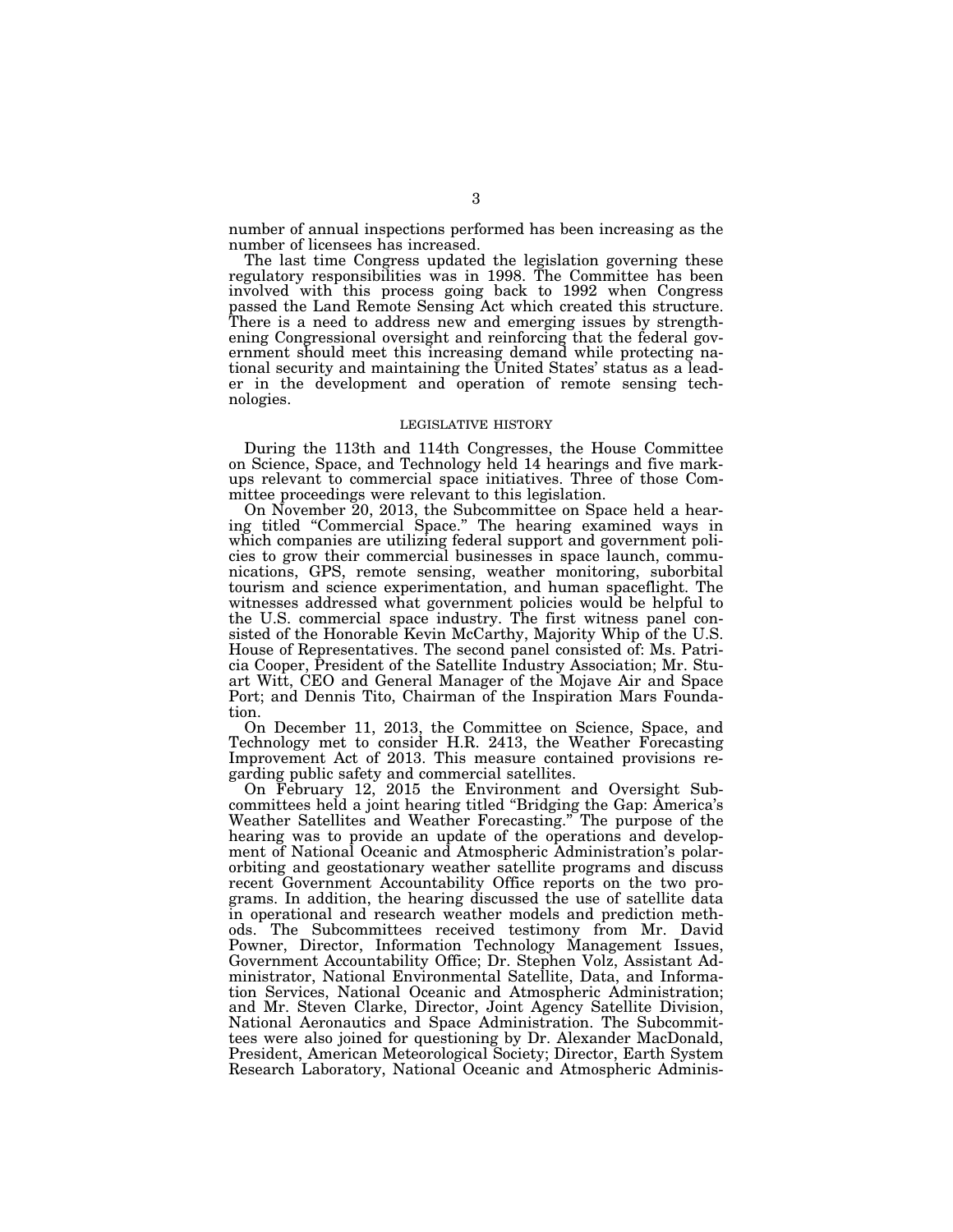tration; and Chief Science Advisor, Office of Oceanic and Atmospheric Research, National Oceanic and Atmospheric Administration; and Mr. John Murphy, Director, Office of Science and Technology, National Weather Service, National Oceanic and Atmospheric Administration.

#### SECTION-BY-SECTION

## *Sec. 1. Short title*

Titles the Act the ''Commercial Remote Sensing Act of 2015.''

#### *Sec. 2. Annual reporting*

This section adds to Title 51 of U.S. Code by directing the Secretary of Commerce to provide a report to Congress on the Secretary's implementation of section 60121 of Title 51, U.S. Code, which authorizes the Secretary to license private sector parties to operate private remote sensing space systems.

This report will provide Congress with the information it needs to ensure the agency is utilizing its existing authorities appropriately and whether it needs to update its policies and procedures to reflect the ever-changing technological landscape.

#### *Meeting statutory deadlines*

Pursuant to 51 U.S.C. 60121(c), "the Secretary shall review any application and make a determination thereon within 120 days of the receipt of such application. If final action has not occurred within such time, the Secretary shall inform the application of any pending issues and of actions required to resolve them.'' The Committee is concerned that the Secretary of Commerce's ability to meet this statutory deadline for adjudicating license applications, particularly given increasing licensing and oversight demands. This report requires the Secretary to inform Congress of all license applications whose disposition exceeded the 120 day deadline established in  $60121(c)$ ."

#### *Sec. 3. Statutory update report*

This section directs the Secretary, in consultation with other appropriate Federal agencies and the National Oceanic and Atmospheric Administration's Advisory Committee on Commercial Remote Sensing, to report to Congress on statutory updates necessary to protect national security, protect privacy (which is not to be taken as altering any condition or standard for licensing), protect the U.S. industrial base, and reflect the current state of the art of remote sensing systems, instruments, or technologies.

#### *Protection of privacy*

It is not the intent of the Committee for this reporting requirement to add any additional regulatory authority to the Secretary. Specifically, this reporting requirement shall not be interpreted as imbuing upon the Secretary the authority to take into account protection of privacy in the regulation of private sector space-based remote sensing activities.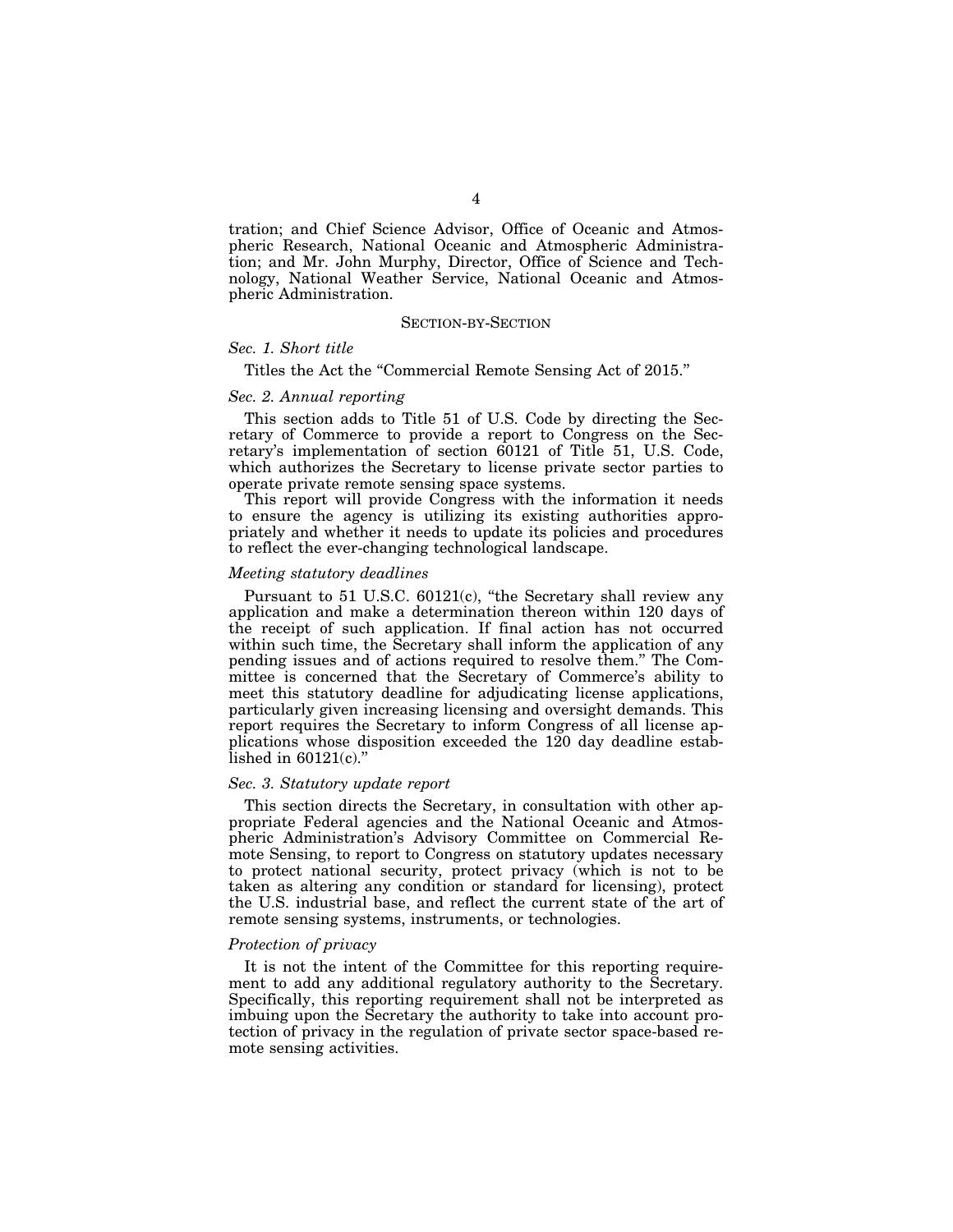## EXPLANATION OF AMENDMENTS

During the Science, Space, and Technology Committee's markup of this legislation, one amendment to the bill was considered and approved by voice vote. The amendment, offered by Representative Alan Grayson, adds to the information to be included in the report on necessary statutory updates.

## COMMITTEE CONSIDERATION

On May 13, 2015, the Committee met in open session and ordered reported favorably the bill, H.R. 2261, as amended, by voice vote, a quorum being present.

## APPLICATION OF LAW TO THE LEGISLATIVE BRANCH

Section 102(b)(3) of Public Law 104–1 requires a description of the application of this bill to the legislative branch where the bill relates to the terms and conditions of employment or access to public services and accommodations. This bill facilitates the continued development of the commercial remote sensing industry. As such this bill does not relate to employment or access to public services and accommodations.

## STATEMENT OF OVERSIGHT FINDINGS AND RECOMMENDATIONS OF THE COMMITTEE

In compliance with clause  $3(c)(1)$  of rule XIII and clause  $(2)(b)(1)$ of rule X of the Rules of the House of Representatives, the Committee's oversight findings and recommendations are reflected in the descriptive portions of this report.

#### STATEMENT OF GENERAL PERFORMANCE GOALS AND OBJECTIVES

H.R. 2261, the Commercial Remote Sensing Act of 2015, would facilitate the continued development of the commercial remote sensing industry.

#### DUPLICATION OF FEDERAL PROGRAMS

No provision of H.R. 2261 establishes or reauthorizes a program of the Federal Government known to be duplicative of another Federal program, a program that was included in any report from the Government Accountability Office to Congress pursuant to section 21 of Public Law 111–139, or a program related to a program identified in the most recent Catalog of Federal Domestic Assistance.

## DISCLOSURE OF DIRECTED RULE MAKINGS

The Committee estimates that enacting H.R. 2261 does not direct the completion of any specific rule makings within the meaning of 5 U.S.C. 551.

## FEDERAL ADVISORY COMMITTEE ACT

The Committee finds that the legislation does not establish or authorize the establishment of an advisory committee within the definition of 5 U.S.C. App., Section 5(b).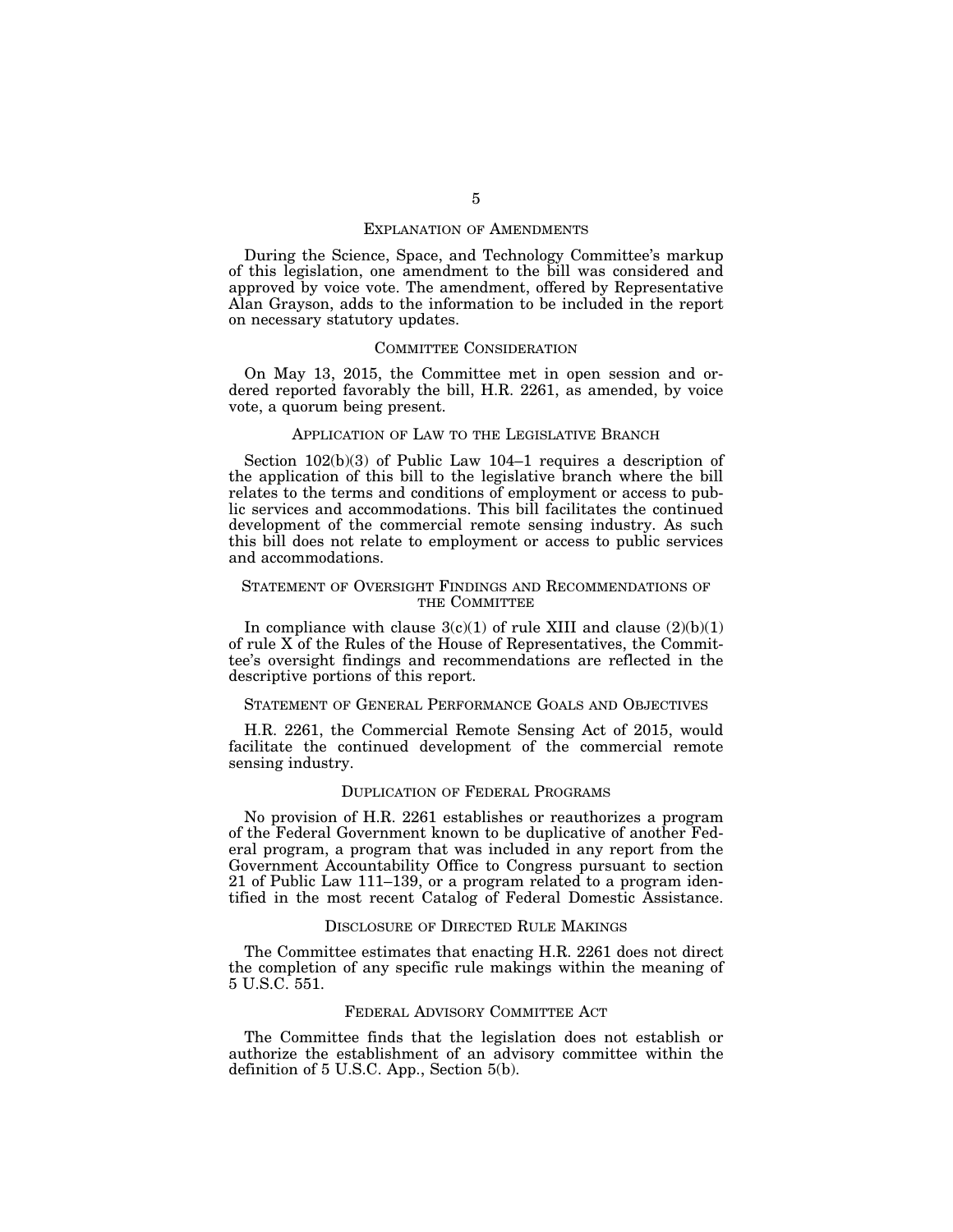## UNFUNDED MANDATE STATEMENT

Section 423 of the Congressional Budget and Impoundment Control Act (as amended by Section 101(a)(2) of the Unfunded Mandate Reform Act, P.L. 104–4) requires a statement as to whether the provisions of the reported include unfunded mandates. In compliance with this requirement the Committee has received a letter from the Congressional Budget Office included herein.

#### EARMARK IDENTIFICATION

H.R. 2261 does not include any congressional earmarks, limited tax benefits, or limited tariff benefits as defined in clause 9 of rule XXI.

## COMMITTEE ESTIMATE

Clause 3(d)(2) of rule XIII of the Rules of the House of Representatives requires an estimate and a comparison by the Committee of the costs that would be incurred in carrying out H.R. 2261. However, clause  $3(d)(3)(B)$  of that rule provides that this requirement does not apply when the Committee has included in its report a timely submitted cost estimate of the bill prepared by the Director of the Congressional Budget Office under section 402 of the Congressional Budget Act.

## BUDGET AUTHORITY AND CONGRESSIONAL BUDGET OFFICE COST ESTIMATE

With respect to the requirements of clause  $3(c)(2)$  of rule XIII of the Rules of the House of Representatives and section 308(a) of the Congressional Budget Act of 1974 and with respect to requirements of clause  $(3)(c)(3)$  of rule XIII of the Rules of the House of Representatives and section 402 of the Congressional Budget Act of 1974, the Committee has received the following cost estimate for H.R. 2261 from the Director of Congressional Budget Office:

## U.S. CONGRESS, CONGRESSIONAL BUDGET OFFICE, *Washington, DC, May 19, 2015.*

Hon. LAMAR SMITH,

*Chairman, Committee on Science, Space, and Technology, U.S. House of Representatives, Washington, DC.* 

DEAR MR. CHAIRMAN: The Congressional Budget Office has prepared the enclosed cost estimate for H.R. 2261, the Commercial Remote Sensing Act of 2015.

If you wish further details on this estimate, we will be pleased to provide them. The CBO staff contact is Kathleen Gramp.

Sincerely,

KEITH HALL.

## Enclosure.

## *H.R. 2261—Commercial Remote Sensing Act of 2015*

Summary: H.R. 2261 would direct the Secretary of Commerce to submit annual reports on the status of private-sector applications for remote sensing technologies. The Secretary also would be required to submit a report to Congressional committees on any stat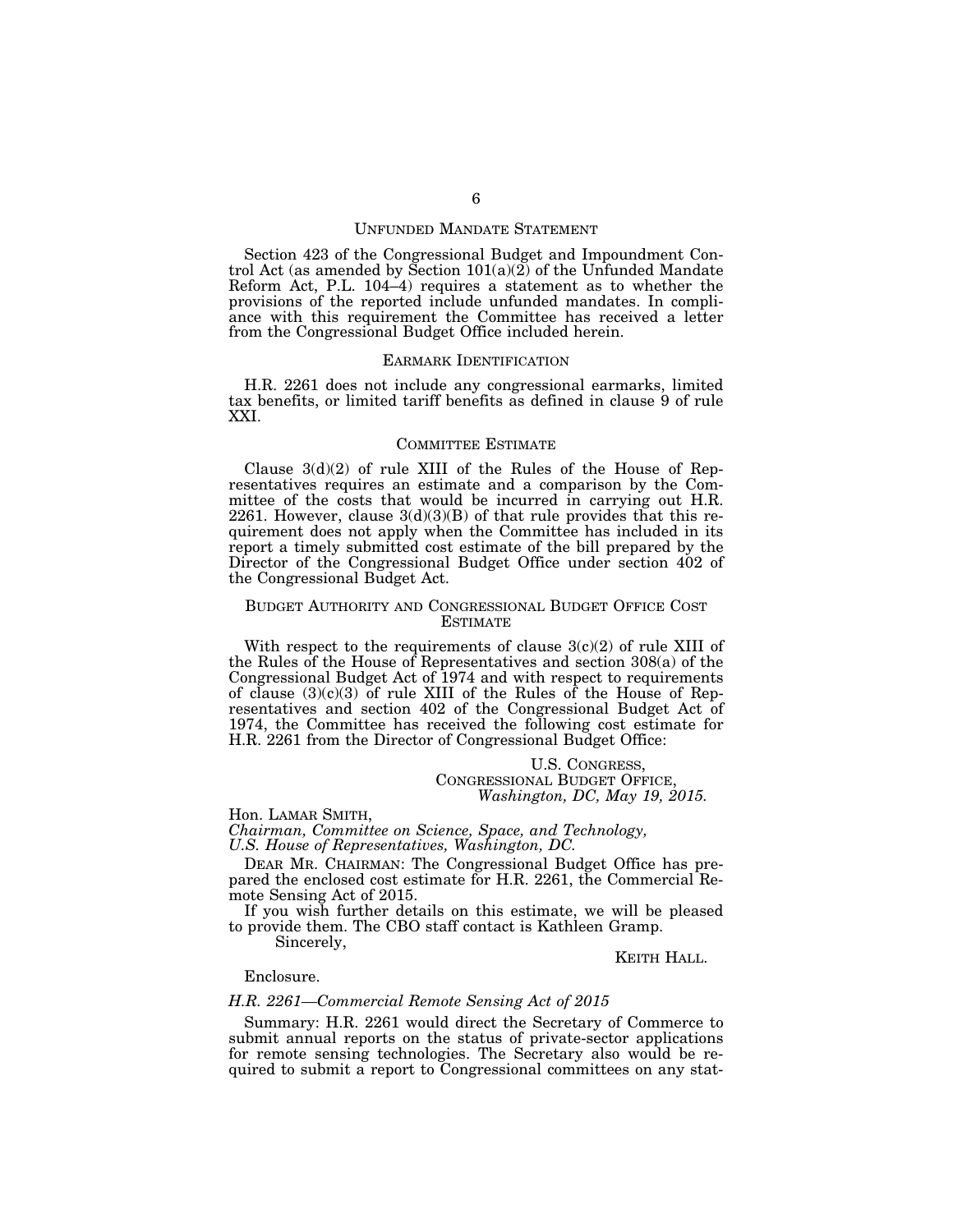utory changes that may be necessary to protect and promote national interests in such systems.<br>Assuming the availability of appropriated funds, CBO estimates

that implementing H.R. 2261 would cost  $$3$  million over the 2016– 2020 period. Pay-as-you-go procedures do not apply to this legislation because it would not affect direct spending or revenues.

H.R. 2261 contains no intergovernmental or private-sector mandates as defined in the Unfunded Mandates Reform Act (UMRA) and would not affect the budgets of state, local, or tribal governments.

Estimated cost to the Federal Government: The estimated budgetary effect of H.R. 2261 is shown in the following table. The costs of this legislation fall within budget function 300 (natural resources and the environment).

|                                              | By fiscal year, in millions of dollars- |         |         |         |         |               |
|----------------------------------------------|-----------------------------------------|---------|---------|---------|---------|---------------|
|                                              | 2016                                    | 2017    | 2018    | 2019    | 2020    | 2016-<br>2020 |
| CHANGES IN SPENDING SUBJECT TO APPROPRIATION |                                         |         |         |         |         |               |
|                                              |                                         | $\star$ | $\star$ | $\star$ | $\star$ |               |
|                                              |                                         |         | $\star$ | $\star$ | $\star$ |               |
| Note: $* =$ Less than \$500,000.             |                                         |         |         |         |         |               |

Basis of estimate: For this estimate, CBO assumes that H.R. 2261 will be enacted near the end of fiscal year 2015, that the necessary amounts will be appropriated at or near the beginning of each year, and that funds will be spent at historical rates for such activities.

Based on information from the Department of Commerce, CBO estimates that completing the bill's required study on a statutory framework for commercial remote sensing operations would cost \$1.8 million because of the technical and legal complexity of these systems. Developing data and annual reports on the disposition of commercial licenses for remote sensing would cost \$250,000 a year, CBO estimates.

Pay-As-You-Go considerations: None.

Intergovernmental and private-sector impact: H.R. 2261 contains no intergovernmental or private-sector mandates as defined in UMRA and would not affect the budgets of state, local, or tribal governments.

Estimate prepared by: Federal costs: Kathleen Gramp; impact on state, local, and tribal governments: Jon Sperl; impact on the private sector: Amy Petz.

Estimate approved by: Theresa Gullo, Assistant Director for Budget Analysis.

## CHANGES IN EXISTING LAW MADE BY THE BILL, AS REPORTED

In compliance with clause 3(e) of rule XIII of the Rules of the House of Representatives, changes in existing law made by the bill, as reported, are shown as follows (new matter is printed in italic and existing law in which no change is proposed is shown in roman):

## **TITLE 51, UNITED STATES CODE**

\* \* \* \* \* \* \*